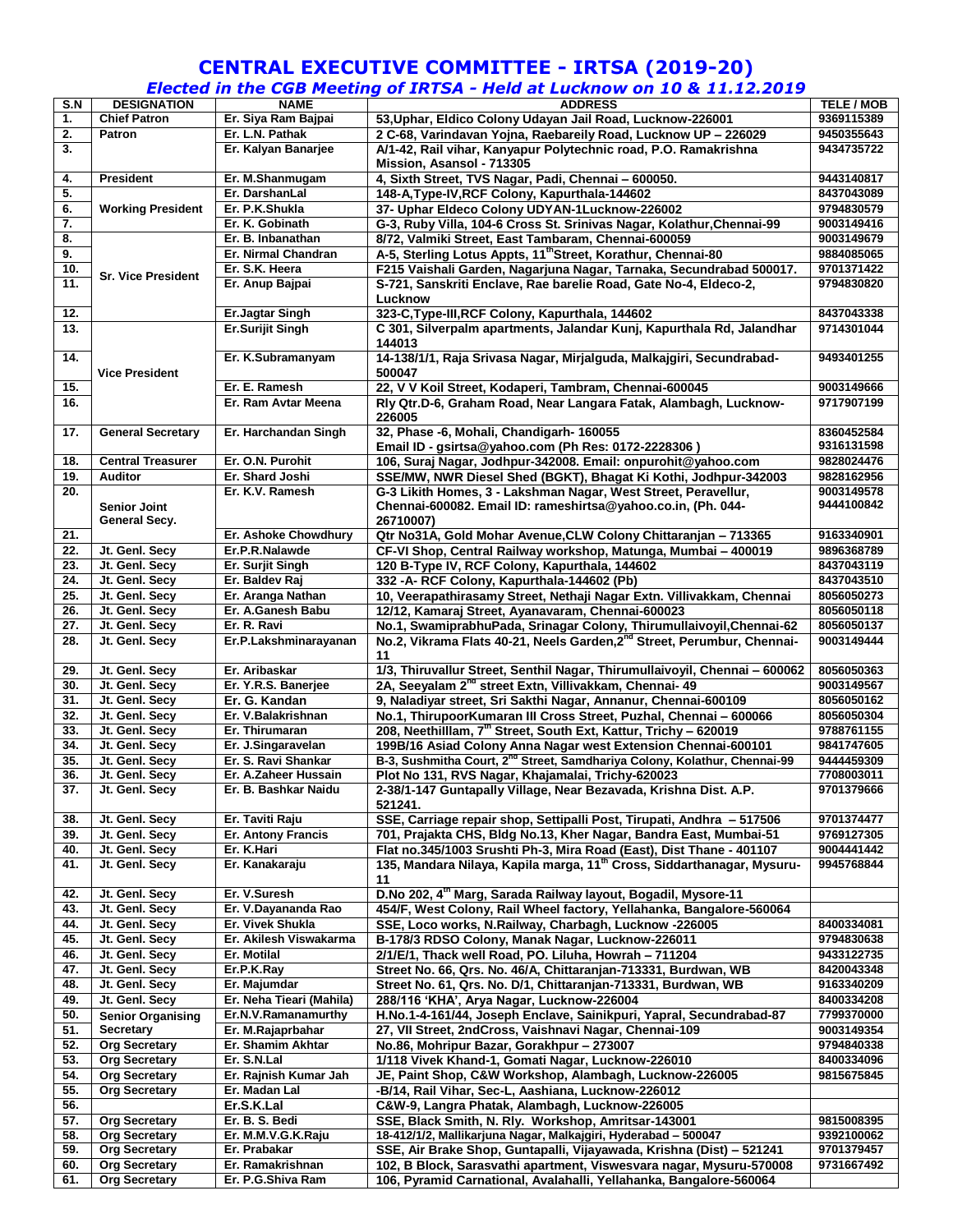| 62.          | <b>Org Secretary</b>                     | Er. Suresh B Warthi                   | 414, West colony, RWF quarters, Yelahanka-560064                                                                                                | 9108501950               |
|--------------|------------------------------------------|---------------------------------------|-------------------------------------------------------------------------------------------------------------------------------------------------|--------------------------|
| 63.          | <b>Org Secretary</b>                     | Er. Rajesh Jatana                     | 86 C- Type-IV (SP) RCF Township, Kapurthala-144602                                                                                              | 8437043118               |
| 64.          | Org. Secretary                           | Er. Harminder Singh                   | 323-A-RCF Colony, Kapurthala-144602 (Pb)                                                                                                        | 8437043117               |
| 65.          | Org.Secretary                            | Er. Subir Ray                         | 1305, Sai Siddhi Tower, Laxmi Nagar, Ghatkopar West, Mumbai-400075                                                                              | 8169452678               |
| 66.          | Org.Secretary                            | Er. Vetrivel                          | 3, Padasalai Street, Laksmipuram, Chromepet, Chennai-600044                                                                                     | 9500007514               |
| 67.          | Org.Secretary                            | Er. Krishna Babu                      | 2/83, Sivarajpet, Tirupattur, Vellore district 635601                                                                                           | 8015604295               |
| 68.          | Org. Secretary                           | Er. R. Sekar                          | 37, 1 <sup>st</sup> main Rosd, Jayalakshmi Nagar, Thirumullaivoyil, Chennai-62                                                                  | 8056050146               |
| 69.          | Org.Secretary                            | Er. Mahalingam                        | No.35, Main Road, Nehru Nagar, Tondiarpet, Chennai-600081                                                                                       | 8056050230               |
|              |                                          |                                       |                                                                                                                                                 |                          |
| 70.          | Org.Secretary                            | Er. Mehaboob Basha                    | 1/11, Welcome Cly, Annanagar West Ext. Chennai-600101                                                                                           | 9003149658               |
| 71.          | Org.Secretary                            | Er. R. Ragupathy                      | 283/4, North colony, ICF, Chennai - 600038                                                                                                      | 8056050206               |
| 72.          | Org.Secretary                            | Er. B.Saravanan                       | 258/1, North Colony, ICF, Chennai-600038                                                                                                        | 9003141470               |
| 73.          | Org.Secretary                            | Er. Sankaragurunathan                 | 6/26, 5th Street, Nehuruji Nagar, Arakkonam, Vellore(Dt) 631003                                                                                 | 8056050346               |
| 74.          | <b>Org Secretary</b>                     | Er. P.K.Chakraborthy                  | Street No-84, Qtr No 23/27B, Chittaranjan - 713331                                                                                              | 9163340861               |
| 75.          | <b>Member CEC</b>                        | Er.S.K.Jain                           | SSE Train Lighting, W.RLY. BG, Ahmadabad-382140                                                                                                 | 9427050203               |
| 76.          | <b>Member CEC</b>                        | Er. Girish Bhat                       | SSE/ Bogie, Carriage Workshop (W.Rly.), Lower Parel, Mumbai-400013                                                                              | 9004441526               |
| 77.          | <b>Member CEC</b>                        | Er. Kamal Sharma                      | 111-A, Type - IV, RCF Colony, Kapurthala Punjab144602                                                                                           | 8699119697               |
| 78.          | <b>Member CEC</b>                        | Er. Armit Chaudhary                   | E 10, Nanksar Nagar, Near RCF Halt, Kapurthala Punjab144602                                                                                     | 8437053951               |
| 79.          | <b>Member CEC</b>                        | Er. S.K.Bhari                         | 112-C, Type-IV, RCF Colony, Kapurthala Punjab144602                                                                                             | 9417911717               |
| 80.          | <b>Member CEC</b>                        | <b>Er. Amit Rathiw</b>                | 615-E, Type - II, RCF Colony, Kapurthala Punjab144602                                                                                           | 9876989282               |
| 81.          | <b>Member CEC</b>                        | Er. Hrinder Singh                     | House No.5, Guru Hargobind Nagar, RCF, Kapurthala, Punjab144602                                                                                 |                          |
| 82.          | <b>Member CEC</b>                        | Er. Sreedhara Chari                   | 5-16-3/1, 2 <sup>nd</sup> line, 15 <sup>th</sup> Cross, Brodipet, Guntur - 522002                                                               | 9701379467               |
|              |                                          |                                       |                                                                                                                                                 |                          |
| 83.          | <b>Member CEC</b>                        | Er.P.Nanya Naik                       | H.no 27-16/19/1, Sreekrishna Nagar, Street no 14, Besides Krupa<br>Complex, Saafilduda, Neredmet, (PO), R.K.Puram Secundrabad -<br>500056       | 9440849653               |
| 84.          | <b>Member CEC</b>                        | Er. Gaurav                            | SSE/Diesel, Diesel Shed, N.W.Railway, Jodhpur-342003                                                                                            | 9772722232               |
| 85.          | <b>Member CEC</b>                        | Er. S.Mohan ram                       | 26, Maavadi Vinayagar kovil St, Vishal Flats, Royapettah, Chennai-600014                                                                        | 9789080094               |
| 86.          | <b>Member CEC</b>                        | Er. Jayanth                           | Plot No.9, Moogathamman Nagar, Putlur, Tamil Nadu-602025                                                                                        | 8754449314               |
| 87.          | <b>Member CEC</b>                        | Er. R.Karthikeyan                     | SSE/Admin, Engineering Workshop, S.Rly, Arakkonam - 631001                                                                                      | 9003160258               |
| 88.          | <b>Member CEC</b>                        | Er. S.Gopi                            | 4/317, Kulakarai Street, Singaperumal Koil, Kanchipuram District -<br>603204                                                                    | 9940631935               |
| 89.          | <b>Member CEC</b>                        | Er. H.R.Ramesh                        | S 44, MTI Layout, 1 <sup>st</sup> Phase, 1 <sup>st</sup> Main Road, Rajeeve Gandhi Nagar,<br>Sahakaranagara (PO), Kodigehalli, Bangalore-560092 | 9108501862               |
| 90.          | <b>Member CEC</b>                        | <b>Er. Anand Gladstone</b>            | C 104, G.K.Lake View Apartments, Nisargha layout,<br>Ananthapura, Yelahanka, Bangalore-560064                                                   | 9108501833               |
| 91.          | <b>Member CEC</b>                        | Er. Siddappa                          | No.45, 2 <sup>nd</sup> Cross, Mathru Layout, G.K.V.K. post, Near Mathur dairy circle,<br>Bangalore-560065                                       | 9108501359               |
| 92.          | <b>Member CEC</b>                        | Er. Bipin Kumar Mishra                | 569 cha/464 kha, Prem Nagar, Alambagh, Lucknow-226010                                                                                           | 8318058792               |
| 93.          | <b>Member CEC</b>                        | Er. Hari Ram Meena                    | E-121, Sector-M, Ashiana Colony, Kanpur Road, Lucknow-226012                                                                                    |                          |
| 94.          | <b>Member CEC</b>                        | Er. Jagadeesh Kumar                   | Plot No 10, Arthi Nagar, (opp to G.K.Shetty Vivekananda Vidhyalaya)<br>Ambattur, Chennai-600053                                                 | 8056050144               |
|              |                                          |                                       |                                                                                                                                                 |                          |
| 95.          | <b>Member CEC</b>                        | Er. V.Gurusamy                        | 70, DTP Colony, Karukku Main Road Ambattur, Chennai-600053                                                                                      | 8056050396               |
| 96.          | <b>Member CEC</b>                        | Er. Yagha Seenivasa                   | Chennareddiyur village, Arumbakkam post, Katpadi taluk, Vellore                                                                                 | 9159052450               |
|              |                                          |                                       | dist632202                                                                                                                                      |                          |
| 97.          | <b>Member CEC</b>                        | Er. Vignesh Kumaran                   | 885, 61st street, 10th sector, K K Nagar, Chennai-600078                                                                                        | 8056050121               |
| 98.          | <b>Member CEC</b>                        | Er. Anandan                           | 233/4, North Colony, ICF, Chennai-600038                                                                                                        | 8056050077               |
| 99.          | <b>Member CEC</b>                        | Er. Dipankar Sarkar                   | Room No. 5, Hostel No. 1, TTC, CLW, Chittaranjan-713365, WB.                                                                                    | 8420043209               |
| 100.         | <b>Member CEC</b>                        | Er. Utsav Mandal                      | Qtr No.68B, Street -22, CLW, Chittaranjan - 713331                                                                                              | 9475111248               |
| 101.         | <b>Member CEC</b>                        | Er. Mukesh Sharma                     | 19 Greater Aakash colony, Near Hartmann college Izzatnagar Bareilly                                                                             | 9760551467               |
| 102.         | <b>Member CEC</b>                        | Er. C.S.Mahoviya                      | SSE/Telecom, C-115/3, RDSO Colony, Manak Nagar, Lucknow-226011                                                                                  | 9794863691               |
| 103.         | <b>Member CEC</b>                        | Er. Ashutosh Chaubey                  | SSE/Signal, B-110/4, RDSO Colony, Manak Nagar, Lucknow-226011                                                                                   | 9794862242               |
| 104.         | Zonal Secy /ER                           | Er. Goutam Mukherjee                  | 6/10, Gopal Chatterjee Road, P.O.Cossipore, Kolkatta-700002,                                                                                    | 9002029641               |
| 105.         | Zonal Secy /SR                           | Er. Abdul Salam                       | RC Kamalam Apts. Fl.No. A-28, III Street, Rajaji Nagar Vilivakkam,<br>Chennai                                                                   | 9940516033               |
| 106.         | <b>Zonal Secy/SCR</b>                    | Er.N.V.Ramanamurthy                   | H.No.1-4-161/44, Joseph Enclave, Sainikpuri, Yapral, Secundrabad-<br>500087                                                                     | 7799370000               |
| 107.         | <b>Zonal Secy/NER</b>                    | Er. R.K. Pandey                       | 642, Chandra Niketan, Krishna Nagar Pvt, Colony, Basharatpur, Gorakpur                                                                          | 9794840415               |
| 108.         | <b>Zonal Secy/NFR</b>                    | Er. K.K. Deb                          | Vidhan Pali , Jaljhalia, Malda-732102 (WB).                                                                                                     | 03512269556              |
| 109.         | <b>Zonal Secy/NR</b>                     | Er.Akhlilesh<br>Vishwakarma           | Qtr No. C-70/2, Type-III, R.D.S.O, Colony, Manak Nagar, Lucknow-226011                                                                          | 9794830638               |
| 110.         | Zonal Secy/WR                            | Er. R.B. Singh                        | SSE/Estimate, EMU Workshop(W.Rly.), Mahalaxmi, Mumbai-400013                                                                                    | 9004441493               |
| 111.         | <b>Zonal Secy/SER</b>                    | Er. E. Laxman Rao                     | SSE, Shop 56, SE Railway Kharagpur Workshop, Kharagpur-720301                                                                                   | 9153647448               |
| 112.         | Zonal Secy/DLW                           | Er. Mukesh Chand Verma                |                                                                                                                                                 | 9794864529               |
|              |                                          |                                       | Qr.No 378/A, DLW Colony, Varanasi - 221004                                                                                                      |                          |
| 113.         | <b>Zonal Secy/CLW</b>                    | Er. Ashoke Chowdhury                  | Room No.14, Hostel No1, TTC, CLW, Chittaranjan - 713331                                                                                         | 9163340901               |
| 114.         | Zonal Secy /ICF                          | Er. K.Gobinath                        | G-3, Ruby Villa, 104-6 Cross St. Srinivas Nagar, Kolathur, Chennai-99                                                                           | 9003149416               |
| 115.         | <b>Zonal Secy/RCF</b>                    | Er. Mayank Bhatnagar                  | 114-D RCF Colony, Kapurthala-144602                                                                                                             | 8437043273               |
| 116.         | Zonal Secy/RWF                           | Er. Mruthyunjaya Bapat                | 58, 1st Cross, 1st Main Telecom layout, Srirampur, Post: Jakkur,                                                                                | 9108501825               |
|              |                                          |                                       | <b>Bangalore</b>                                                                                                                                |                          |
| 117.         | ZonalSecy/DMW                            | Er. Jaswinder Singh                   | 234/3, Azad Nagar, Patiala -147001                                                                                                              | 9417414295               |
| 118.         | ZonalSecy/NWR                            | Er. O.N. Purohit                      | SSE/MW, NW Rly. Diesel Shed, BKT, Jodhpur-342008,                                                                                               | 9828024476               |
| 119.<br>120. | <b>Zonal Secy/SWR</b><br>Zonal Secy/SECR | Er. K.L. Vinod Kumar<br>Er. D.K Singh | 122, VSCHS layout, Sakthi Nagar, Sathagalli, Mysore-19<br>SE / WRS, SEC Railway Workshop, Raipur (Chhatisgarh)-492001                           | 9448253319<br>9907475771 |

*(SEE NEXT PAGE FOR ADVISORY COMMITTEE & TASK FORCE IRTSA)*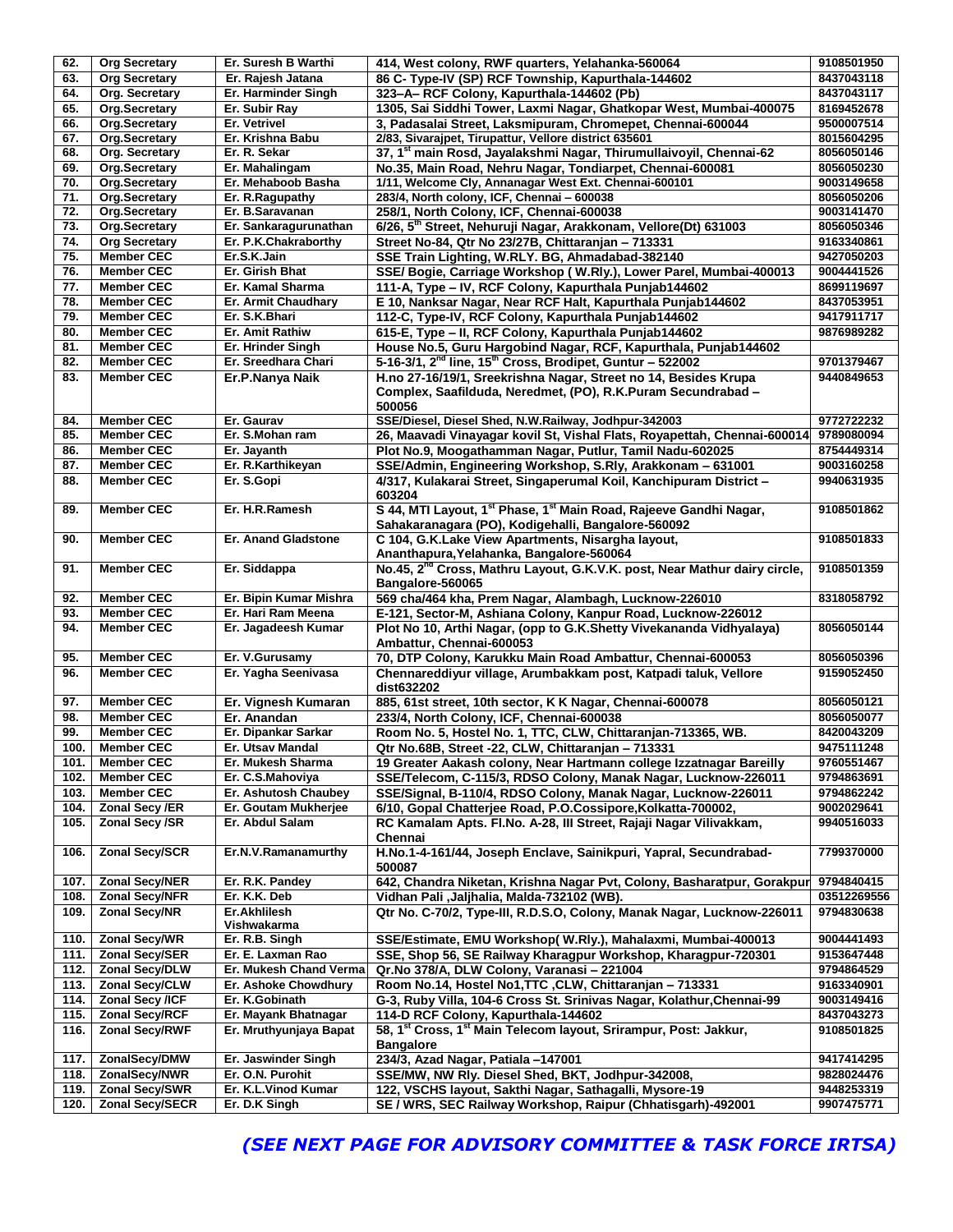## **ADVISORY COMMITTEE (CEC) IRTSA**

|    | Er. K.V.Surendranathan    | 1545, Nitya Flats 2 <sup>nd</sup> Floor, Rama Nagar, Anna Nagar, West Ext. Chennai                | 9941382566 |
|----|---------------------------|---------------------------------------------------------------------------------------------------|------------|
| 2  | Er.B.D.Mishra             | L-9-B, Jail Road, N. Rly Colony, Lucknow-226001                                                   | 9794830808 |
| 3  | Er. G.R.Linga Rao         | H. No. 2-129, Avani Nagar, Malkajigiri, Hyderabad - 500047                                        | 9912722577 |
| 4  | Er. G.Krishna Rao         | 4-44-3, 8 <sup>th</sup> Street, Hubsiguda, Hyderabad-500 007                                      | 9989653968 |
| 5  | Er. K.Shanmugavel         | 8, 7th Street, TNHB, Korattur, Chennai-600080                                                     | 9445641771 |
| 6  | Er. M.S.V.R.Pandian       | 175/6, Kuruinji Colony, 4 <sup>th</sup> Avenue, Annanagar, Chennai-600040                         | 9444170903 |
| 7  | Er. Balramurthy           | 219 Block 1, Mahaveer Springs Annexe, 17 Cross, 15th Main Nanjunde, 5 Phase Bangalore -<br>560078 | 9381002724 |
| 8  | Er. L.Ravisharma          | 11/2, Subramaniyam Road, Perambur, Chennai-600011                                                 | 9500125289 |
| 9  | Er. M.Selvarai            | 4, Kenaich Chetty Street, Venkatapuram, Ambatur, Chennai-600053                                   | 9444284961 |
| 10 | Er. M.Ganesan             | Old17/New41, Illrd Street, Rajaji Nagar, Villivakkam, Chennai - 600099                            | 9003149642 |
| 11 | Er. Syed Asmatulla        | Plot no 47, 2nd street, Moogambigai Nagar, Ambattur, Chennai-600053                               | 9500125414 |
| 12 | Er. S.Karunakaran         | 1/22, II nd Street, Nerhu Nagar, Ambattur, Chennai-600053                                         | 9003073236 |
| 13 | Er. L.Markanteiyan        | 43/5 Sakthi Flats, 9th Street, North Jaganathan Nagar, Villivakkam, Chennai-600049                | 9445518927 |
| 14 | Er. K.J.Sundravathanam    | New no 5, 2 <sup>nd</sup> Main Road, Ram Nagar, Chennai-600082                                    | 9444464542 |
| 15 | Er. V. P. Sundram         | 5/396, Agathiar Salai, J.J.Nagar, Mugappair East, Chennai - 37                                    | 9003149646 |
| 16 | Er.T.I.Anto               | IV/38, Amala Housing Complex, P.O.Amalanagar, Thrissur, Kerala-680555                             | 9444582920 |
| 17 | Er. Tamil Maran           | 109A, Rajaji Street, Venkataswara Nagar, Kolathur, Chennai - 600099                               | 9952020851 |
| 18 | Er. E.Raju                | 156 NGGO Nagar, Opp. Govt Law College, Chengalpattu - 603001                                      | 9003169617 |
| 19 | Er. Raviraman             | 114, North Jaganatha Nagar Villivakkam, Chennai-600049                                            | 9444643325 |
| 20 | <b>Er. Antony Francis</b> | 701/A, Prajakta CHS LTD, Kher Nagar, Bandra, Mumbai, Pin 400051                                   | 9769127305 |
| 21 | Er. K.Subramanyam         | 14-138/1/1, Raja Srivasa Nagar, Mirjalguda, Malkajgiri, Secundrabad-500047                        | 9493401255 |

## **MEMBERS TASK FORCE - CEC IRTSA (2019-20)**

| 1.  | Er. Malik Basha            | Flat No.512, Vth Block, NPL Anjali Appt. 264, MTH Road, Villivakkam-49                          | 9003149736 |
|-----|----------------------------|-------------------------------------------------------------------------------------------------|------------|
| 2.  | Er. Ramakrishnan           | 14/2, 26 <sup>th</sup> Kennedy St. Ext. Varalaxmi Nagar, GKM colony, Chennai - 82               | 9003149717 |
| 3.  | Er. V. Nithyanandam        | NO: 2/34 5th Street Rajaji Nagar Villivakkam Chennai 600049                                     | 9003149431 |
| 4.  | Er.Karunkumar              | G-2, Anu Arcade, No25, Moorthy Nagar, Villivakkam, Cnennai-49                                   | 9005149789 |
| 5.  | Er. A.Seshachalam          | NO:37 Govindasamy Street Perambur Chennai 600011                                                | 8056050302 |
| 6.  | Er. N.Balasubramanian      | 29/18, South Thirumalai nagar, Main street, Villivakkam, Chennai-600049                         | 9003149117 |
| 7.  | Er. Stanely Cheledurai     | 93A, Second Street, Madras Battai Road, Villivakkam Chennai-600049                              | 9003149111 |
| 8.  | Er. M.Mukesh               | 271/2, North Colony, ICF, Chennai -600038                                                       | 9940290630 |
| 9.  | Er. R.Suresh               | 225/1, 8th Street South colony, ICF, Chennai-38                                                 | 8056050323 |
| 10. | Er. A.Sundar Raj           | 54, Haji Abdul Rahim street, Perambur, Near Jamalia, Chennai-600012                             | 9003179744 |
| 11. | Er. Ragavendra Rao         | No.9/2, 25 <sup>th</sup> Street, Sathiyavani Muthu Street, G.K.M.Colony, Chennai-600082         | 8056050131 |
| 12. | Er. Dilli                  | 12/5, Pillayar Koil Street (Ext) Vijayalakshmipuram, Ambattur, Chennai-6000053                  | 8754493215 |
| 13. | Er. Anantha Raman          | 762/10, South Colony, Integral Coach Factory, Chennai-600038                                    | 9677400828 |
| 14. | Er. Kamalesh               | B47, 7 <sup>th</sup> Cross street, Anna Nagar, Chennai 603001                                   | 9443174176 |
| 15. | Er. P.R. Vinod Kumar       | Plot no.13, Devi Nagar, Kolathur Chennai-600099                                                 | 8056050339 |
| 16. | Er. K.T. Salson            | 3A/5A, Elite Villa, Moorthy Nagar, Villivakkam, Chennai-600049                                  | 9790708421 |
| 17. | Er. V.Gopi                 | 100/1, Vellar Street, Ayanavaram, Chennai-600023                                                | 9003149883 |
| 18. | Er. G. Kandan              | 9, Naladiyar street, Sri Sakthi Nagar, Annanur, Chennai-600109                                  | 8056050162 |
| 19. | Er. P.S.Subramania Pillai  | No.L44/5, LIG Flats, Four Square Appartments, TNHB, 51 <sup>st</sup> Street, Korattur, Chennai- | 9840839877 |
|     |                            | 600080                                                                                          |            |
| 20. | Er. C.Raja                 | 225/3, North Colony, Integral Coach Factory, Chennai-600038                                     | 8056050197 |
| 21. | Er. K.Baskaran             | 767/2, 8 <sup>th</sup> Street, South Colony, Integral Coach Factory, Chennai - 600038           | 9003149421 |
| 22. | <b>B. Venkata Subbaiah</b> | SSE, Carriage work Shop, Lallaguda, Secunderabad.500017                                         | 9391102094 |
| 23. | P.Harinath                 | SSE, Guntapalli wagon work shop, Guntapalli Village, Bazavada. 521241                           | 9701379440 |
| 24. | Er.Shyamala Rao            | S.S.E / Diesel loco shed, vijayawada - 520 002                                                  | 9701373062 |
| 25. | Er. G. Subbaiah            | SSE/Wheel carriage, work shop Lalaguda, Sec-bad - 500017                                        | 9701370457 |
| 26. | Er. Bhaskar Babu           | SSE, Trimming Shop, Carriage work Shop, Lallaguda, Secunderabad.500017                          | 9885439092 |
| 27. | Er.N.V.Sathyanarayana      | SSE, Electric Loco Shed, Lallaguda, Secudrabad-500017                                           | 9701371571 |
| 28. | Er. Anil Kumar             | H.No 28-26, Srinivasa Nilayam, besides Sri Sai Avenue Apartments, Kabela, Vijayawada-12         | 9392470310 |
| 29. | Er. T.V.S.Srineevas        | HIG Block 1 Flat no.1, Baghlingampally, Hyderabad - 500044                                      | 9700167430 |
| 30. | Er. J.J.Ayyappa            | H.no.11-1-26, Flat no.101 Shri Satya Sherya Apartmrnts Mylargadaa, Secundrabad                  | 8977259758 |
| 31. | Er. Veerabhadra Raju       | D.no.3-168-139/1, Flat no 202, Ram's Muktyala Enclave, Lane 1, G.O.Colony, Kakinanda            | 9701373457 |
| 32. | Er. P.Govinda Rao          | Madhuri Residency Flat No FF1 Anandamuri Nagar Singhnar, Vijayawada                             | 9441115782 |
| 33. | Er. M.Sandeep Kumar        | Plot no.211, Shali Gardenia, Yapral, Secundrabad-500087                                         | 9966060666 |
| 34. | Er. M.Srinivas             | Plot No.53, Suryanagar, Safiguda, Secundrabad 500056                                            | 8520031534 |
| 35. | Er. G. Rajendra Prasad     | Ramnagar Guntapally Village, Near Bezavada, Krishna Dist. A.P. 521241.                          | 9701373334 |
| 36. | Er. M.A.Thousif khan       | SSE/Elc. Carriage work shop Lalaguda, S. C. Railway Secundrabad - 500017                        | 9701370466 |
| 37. | Er. B.Anjaiah              | H.No 24-08/43/5/C4/1, Lalwani Nagar, East Anandbagh, Malkajgiri, Hyderabad-500047               | 8331947285 |
| 38. | Er. Udaya Shankar Nayak    | H.No-6-11, Tarapuri Colony, Nagaram, Keesara - 500083                                           | 9440822361 |
| 39. | Er. Ajay Kumar Jah         | JE, Trimming Shop, Carriage work Shop, Lallaguda, Secunderabad.500017                           | 7905570775 |
| 40. | Er. Dheeraj Kumar          | H NO 1-1-989 Srihardhnagar, Kazipet, Warangal - 506003                                          | 9440176085 |
| 41. | Er. Srinivasa Rao          | H.No-4-218/2, Navuluru Mangalagiri, Guntur                                                      | 9885035405 |
| 42. | Er. R.C.Singh              | 1010C-North Mohaddipur Power House Road, Gorakpur-273012                                        | 9794840377 |
| 43. | Er. Ram Singh Yadhav       | SSE/ R Repair Shop, NE Railway Workshop, Izatnagar 243122                                       |            |
| 44. | Er. Kulwinder Singh        | 37A Ghuman Nagar - B, Sirhind Road PATIALA-147001                                               | 9779582087 |